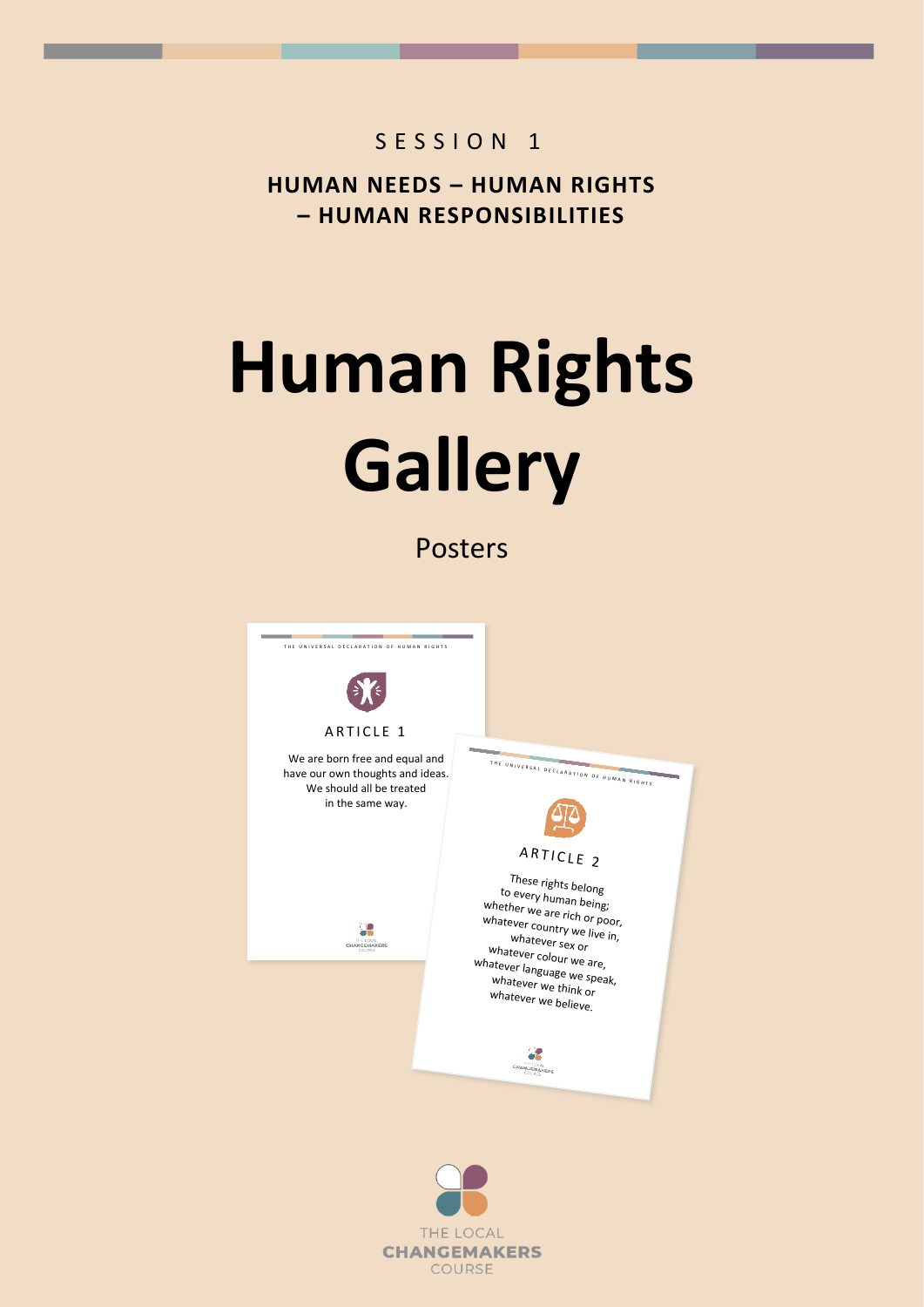### ARTICLE 1

#### We are born free and equal and have our own thoughts and ideas. We should all be treated in the same way.

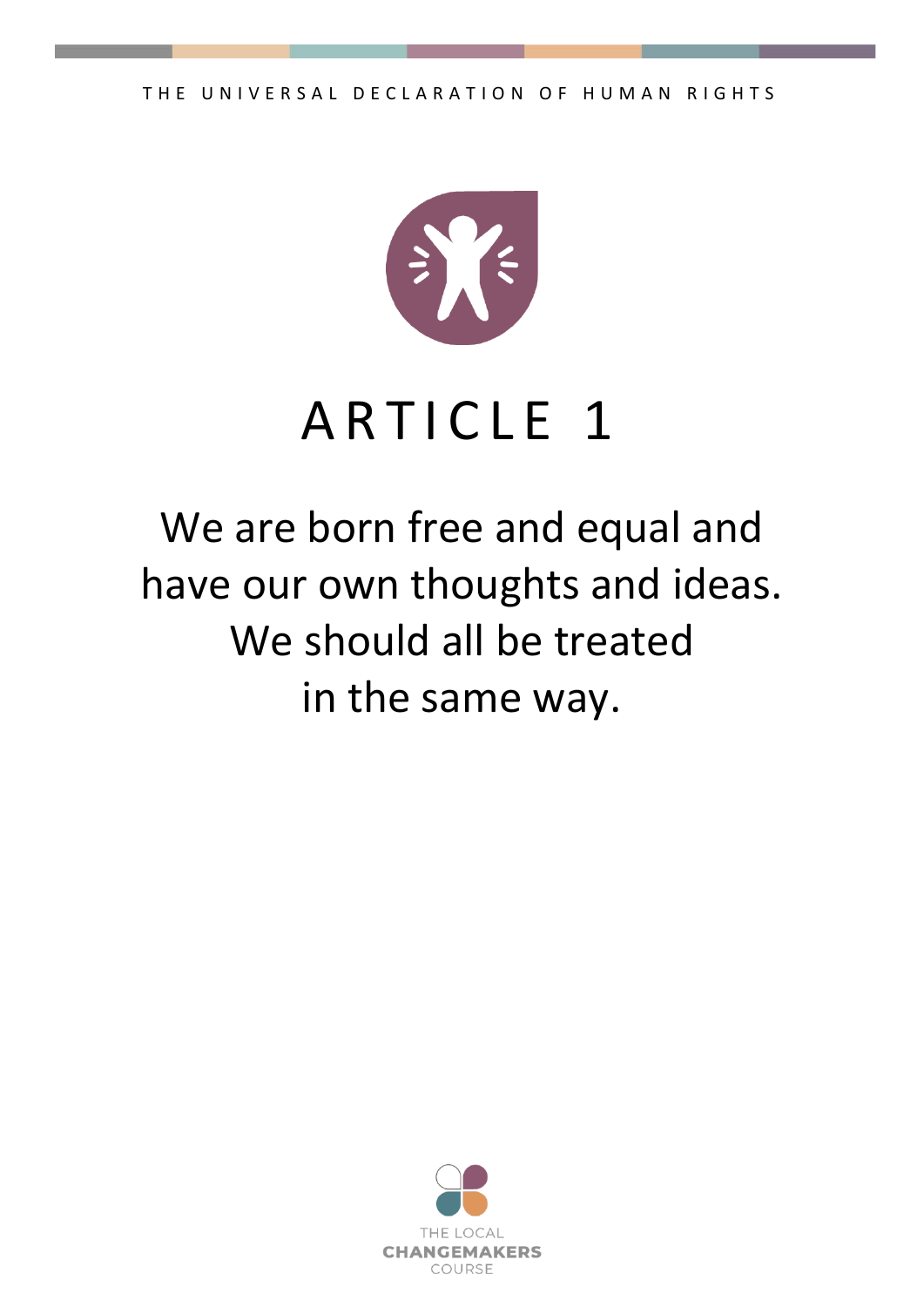

## ARTICLE 2

These rights belong to every human being; whether we are rich or poor, whatever country we live in, whatever sex or whatever colour we are, whatever language we speak, whatever we think or believe.

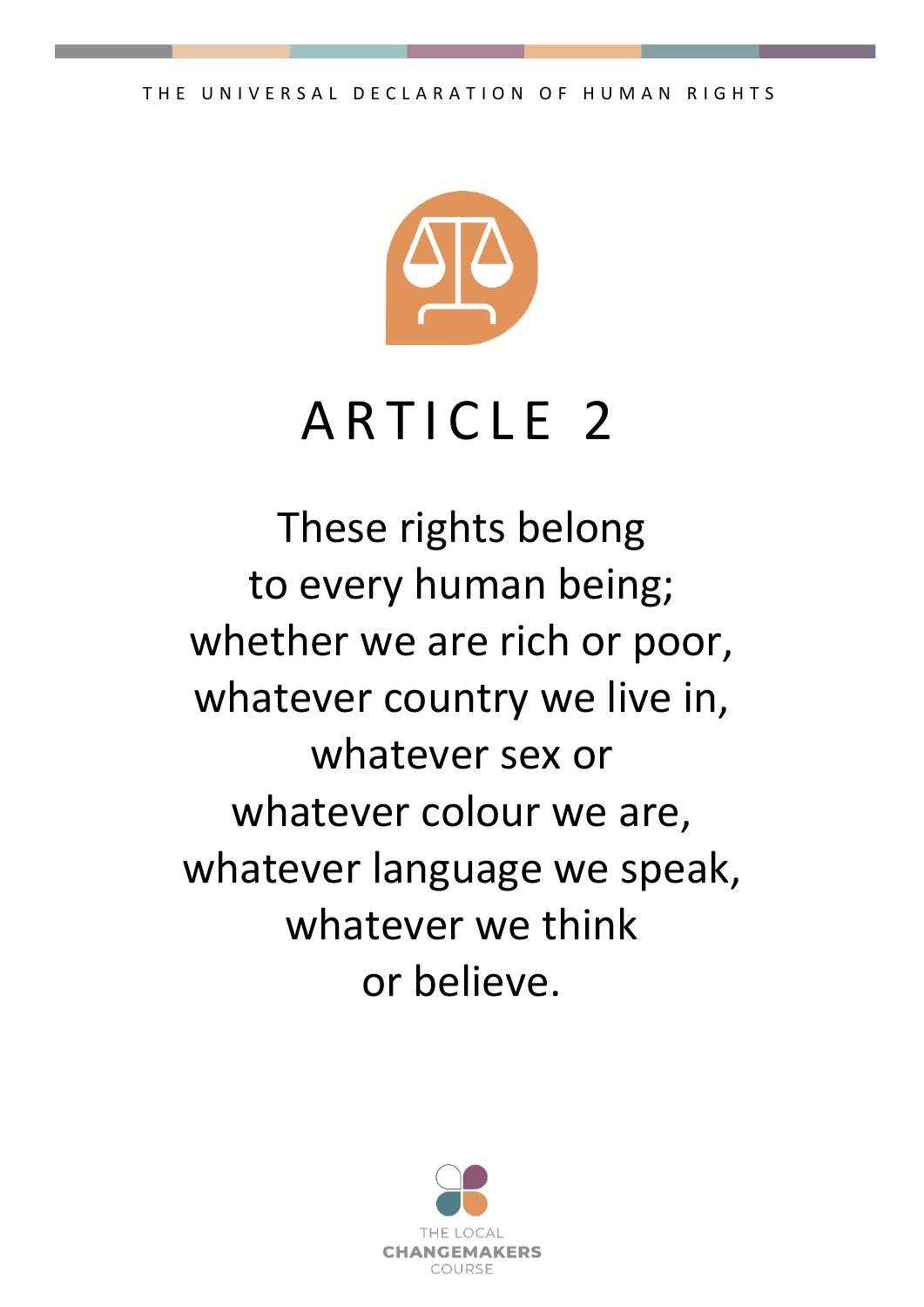

#### ARTICLE 3

#### We all have the right to life and to live in freedom and safety.

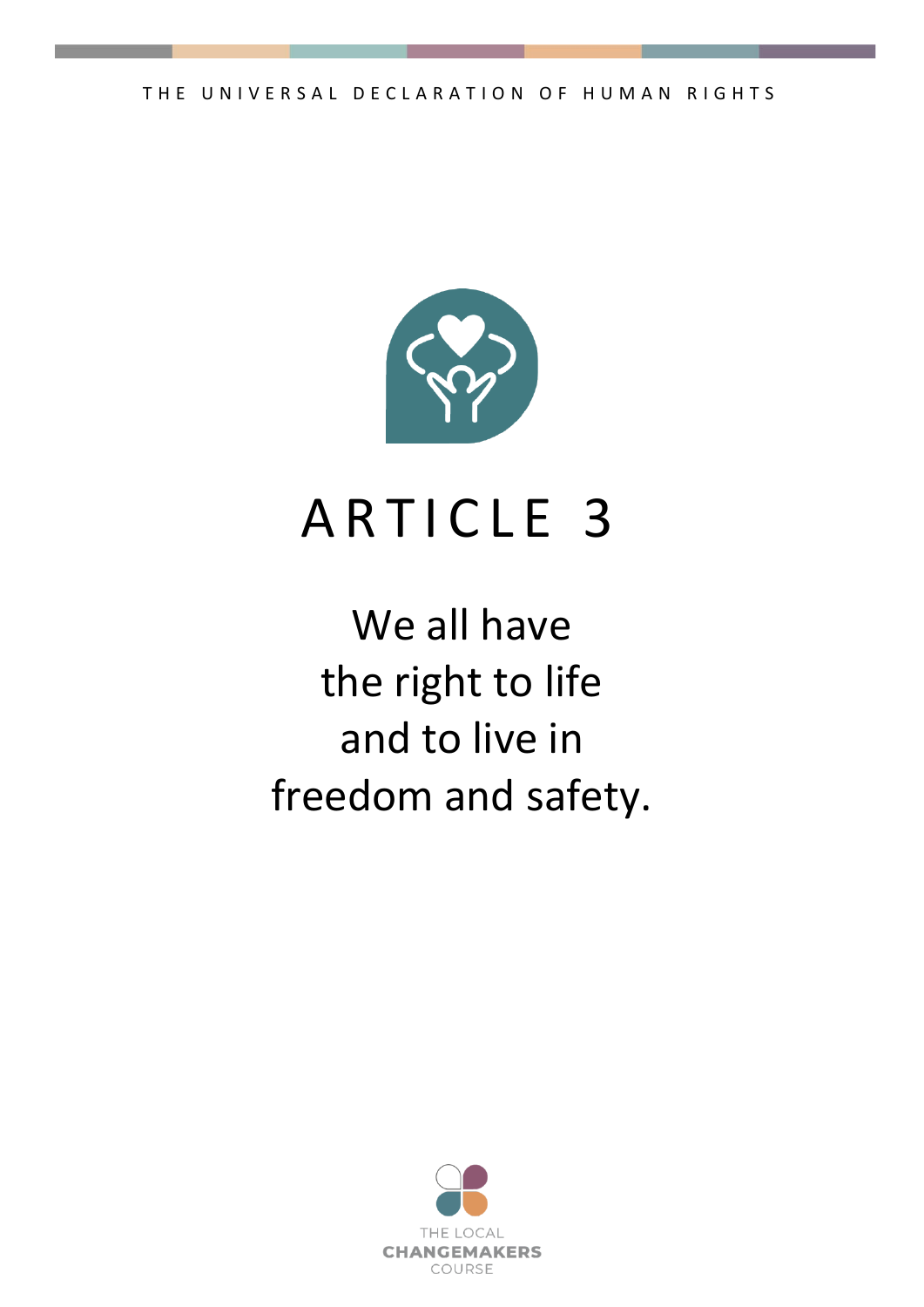

### ARTICLE 4

#### Nobody has any right to make us a slave and we cannot make anyone else our slave.

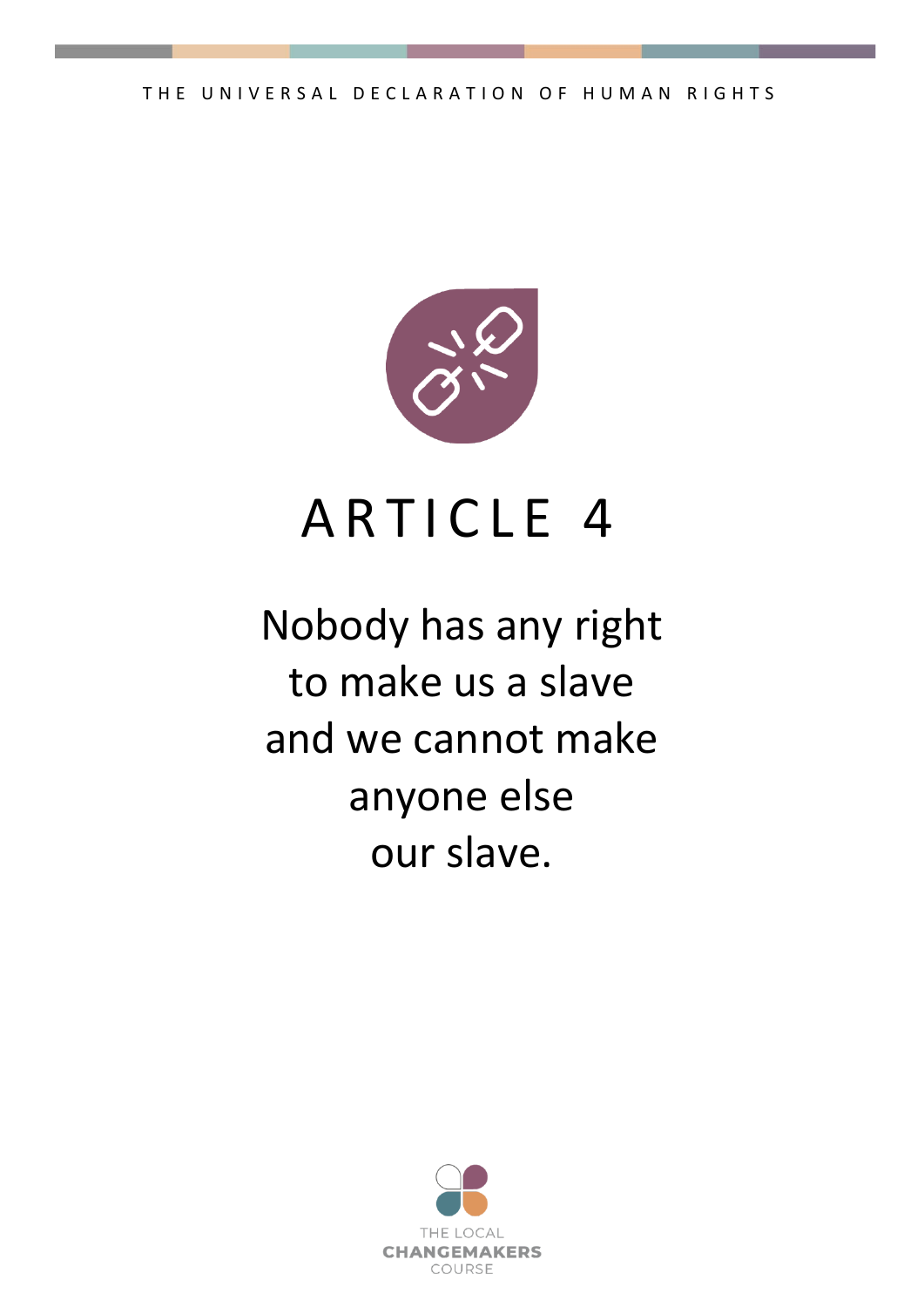

### ARTICLE 5

#### Nobody has any right to hurt or torture us or treat us cruelly.

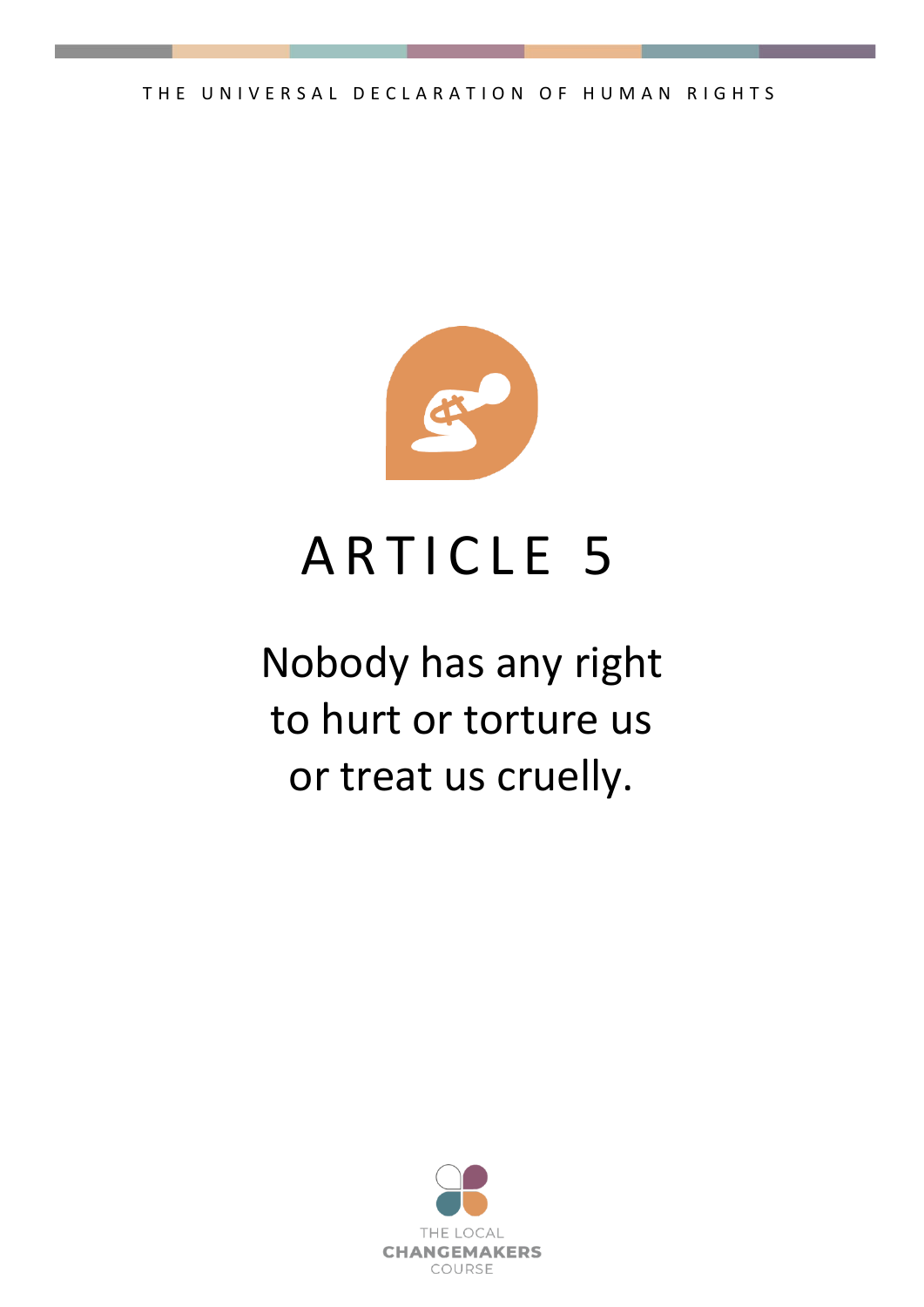

### ARTICLE 6

We all have the right to be recognised as a person by the law.

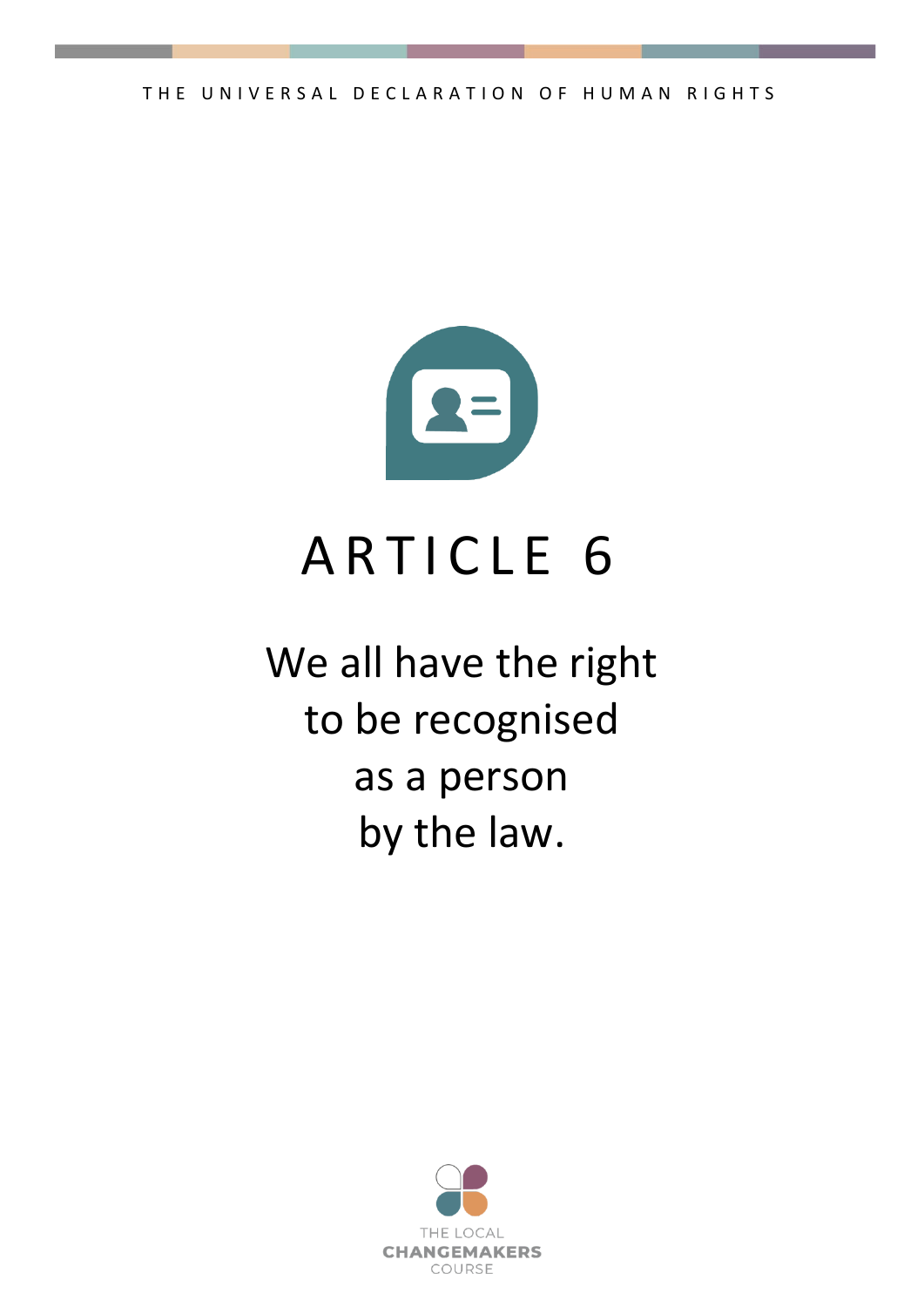

### ARTICLE 7

#### The law is the same for everyone. It must treat us all fairly and protect us from discrimination.

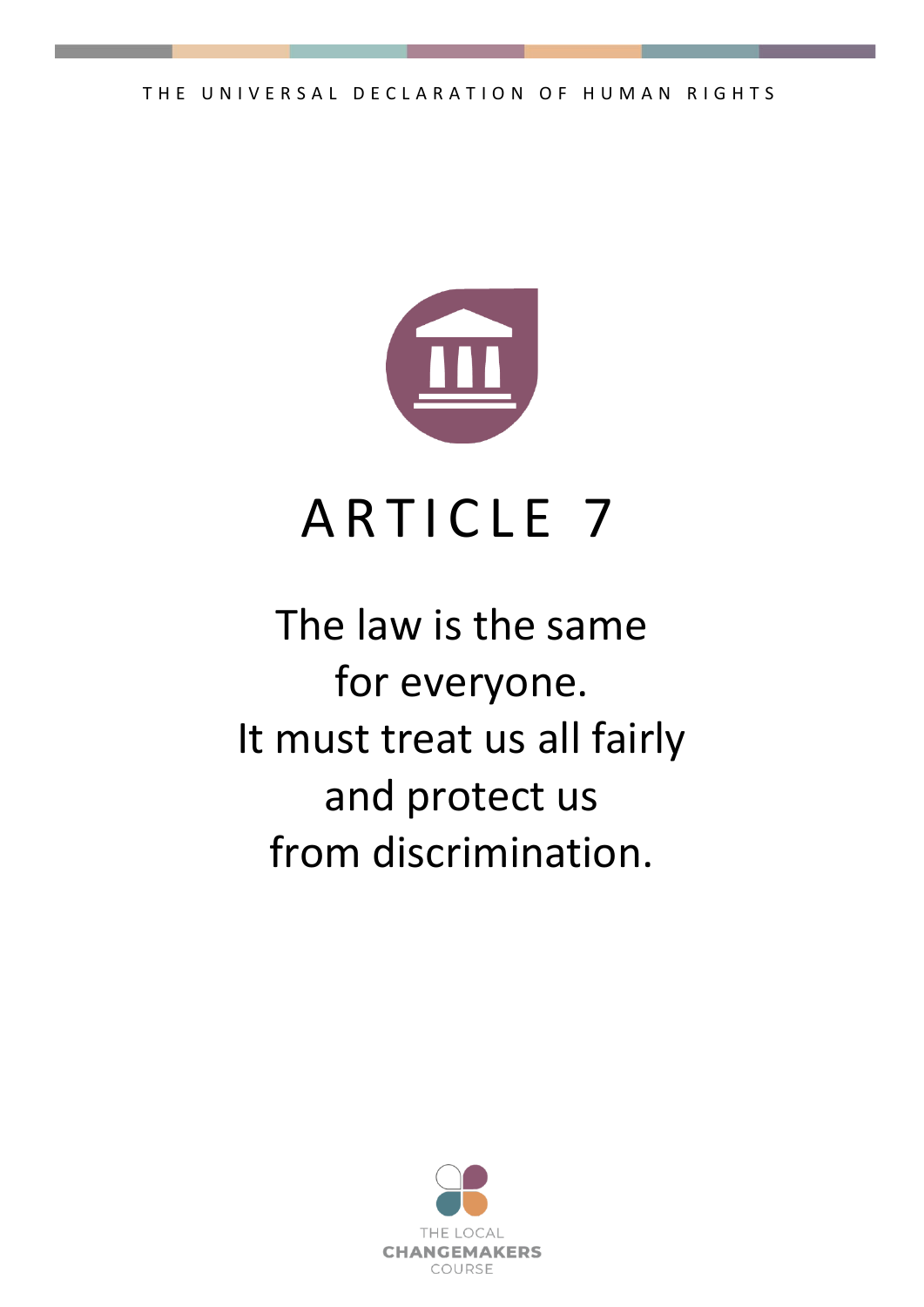

#### ARTICLE 8

#### The law should protect our rights and help when someone violates our rights.

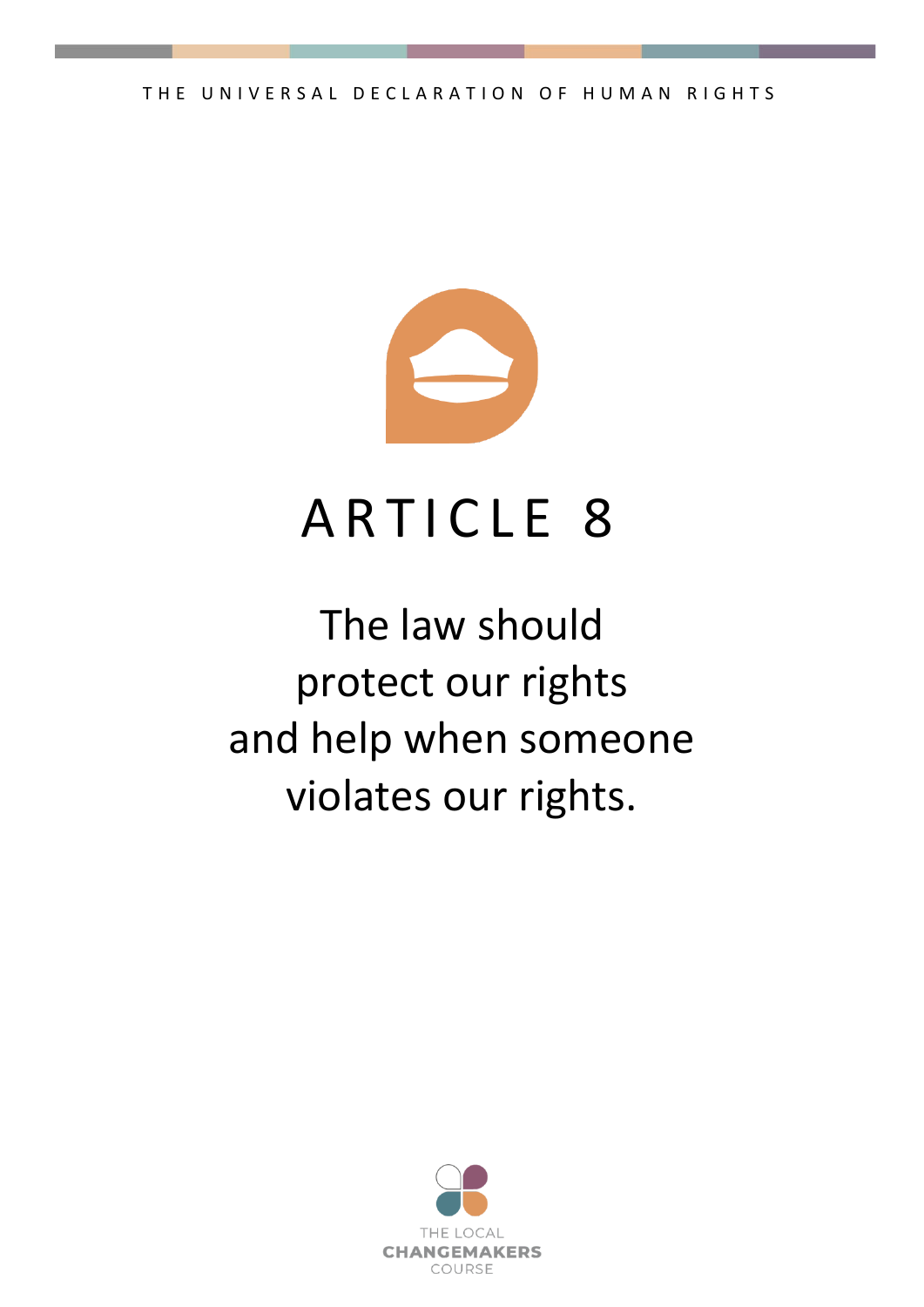

### ARTICLE 9

#### Nobody has the right to arrest or put us in prison without a good reason, or to send us away from our country.

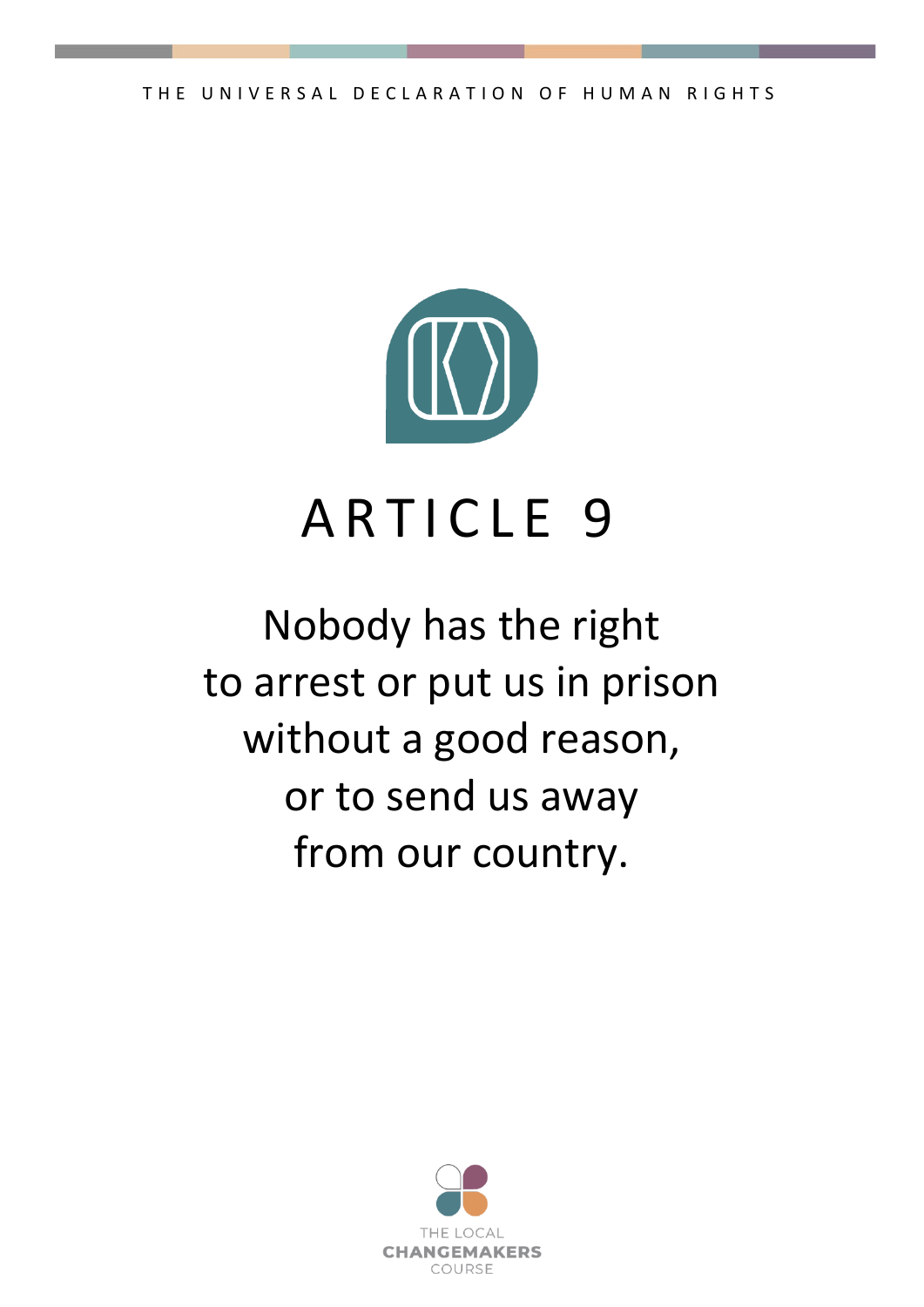

## ARTICLE 10

If someone is accused of breaking the law, they have the right to a fair and public trial.

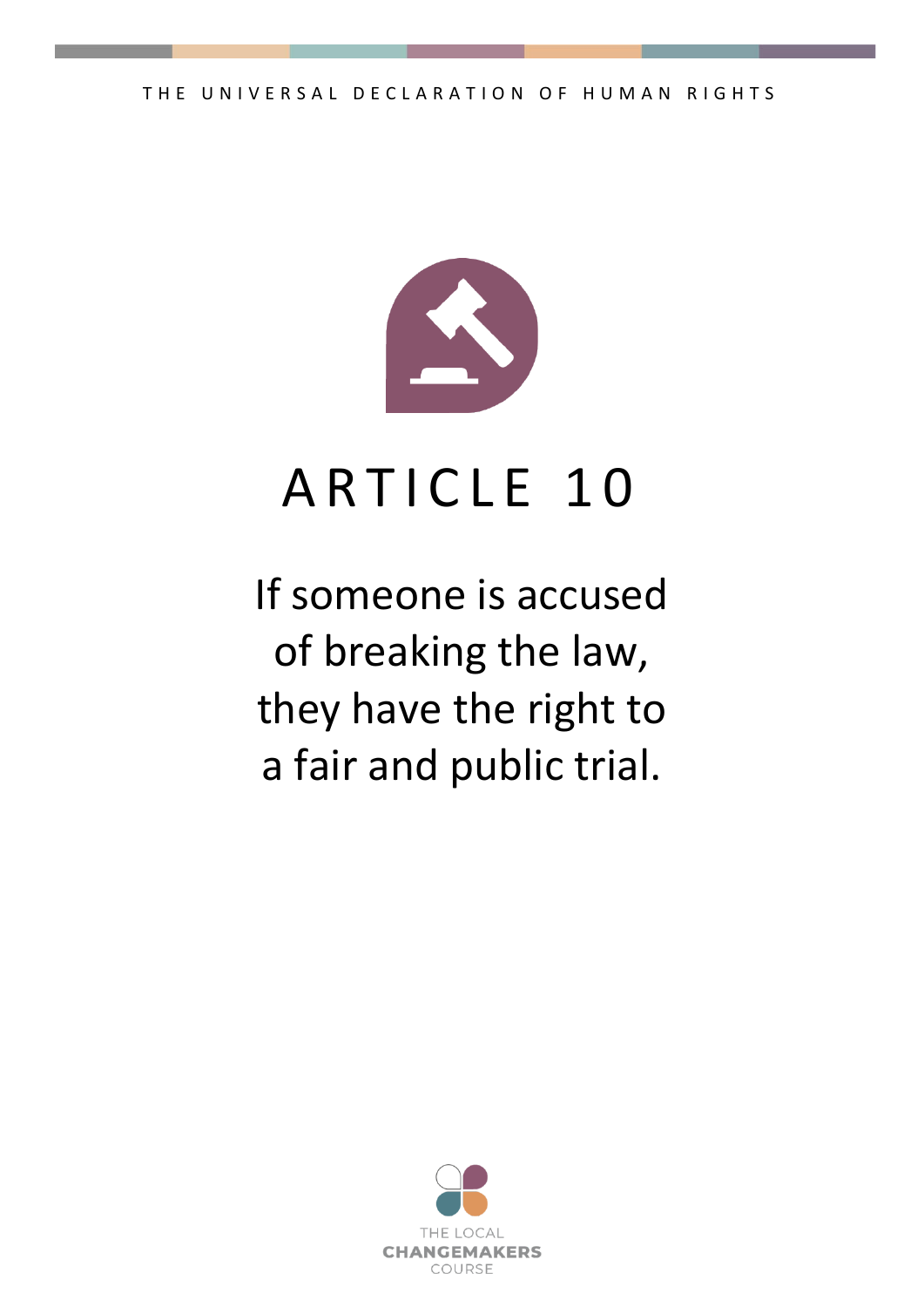

### ARTICLE 11

Nobody should be blamed for doing something until it has been proved that they did it. If people say we did something bad, we have the right to prove that this is not true. Nobody should punish us for something we did not do, or for doing something which was not against the law when we did it.

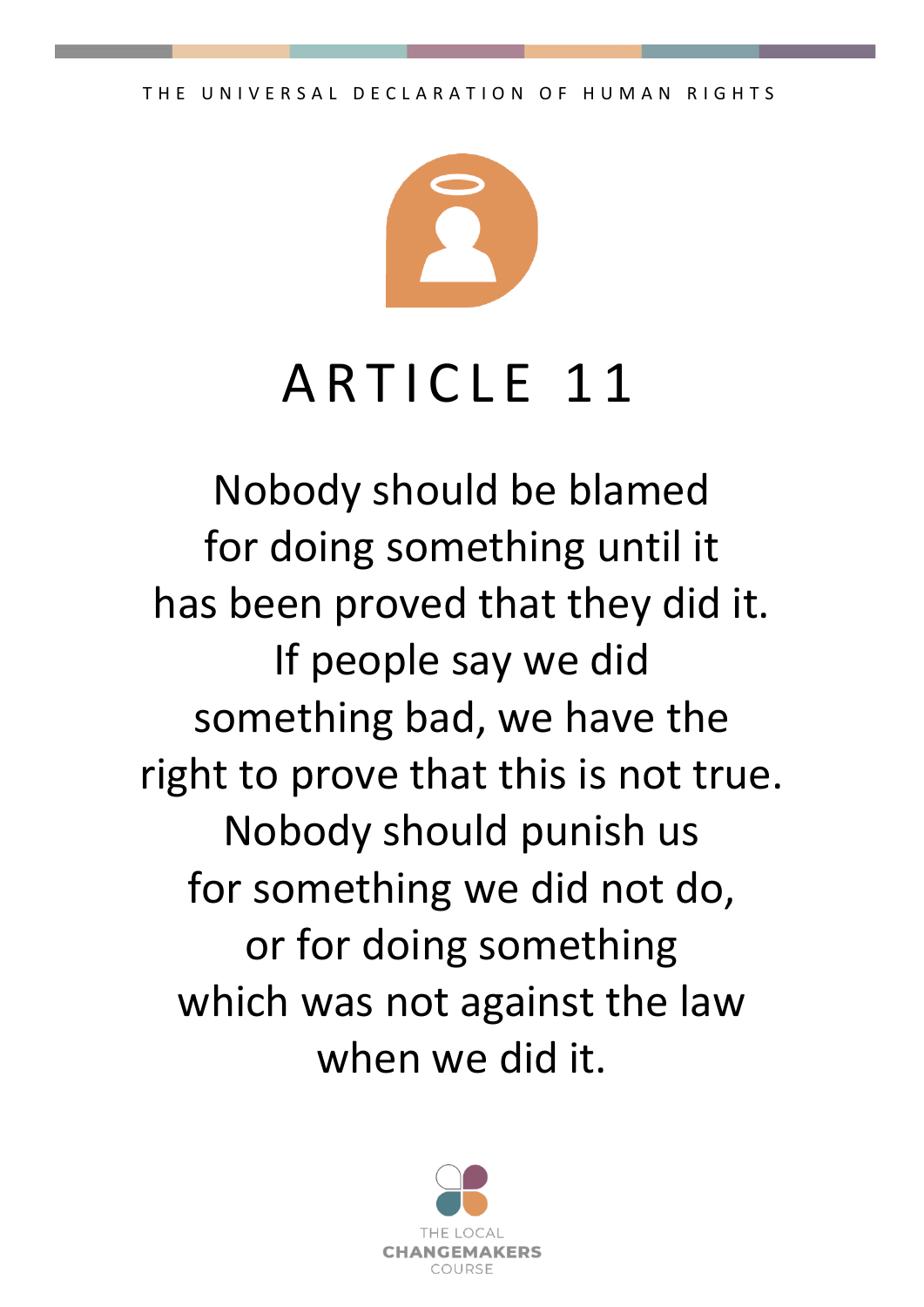

Nobody should try to harm our good name. Nobody has the right to come into our home, open our letters, or bother us or our family without a very good reason.

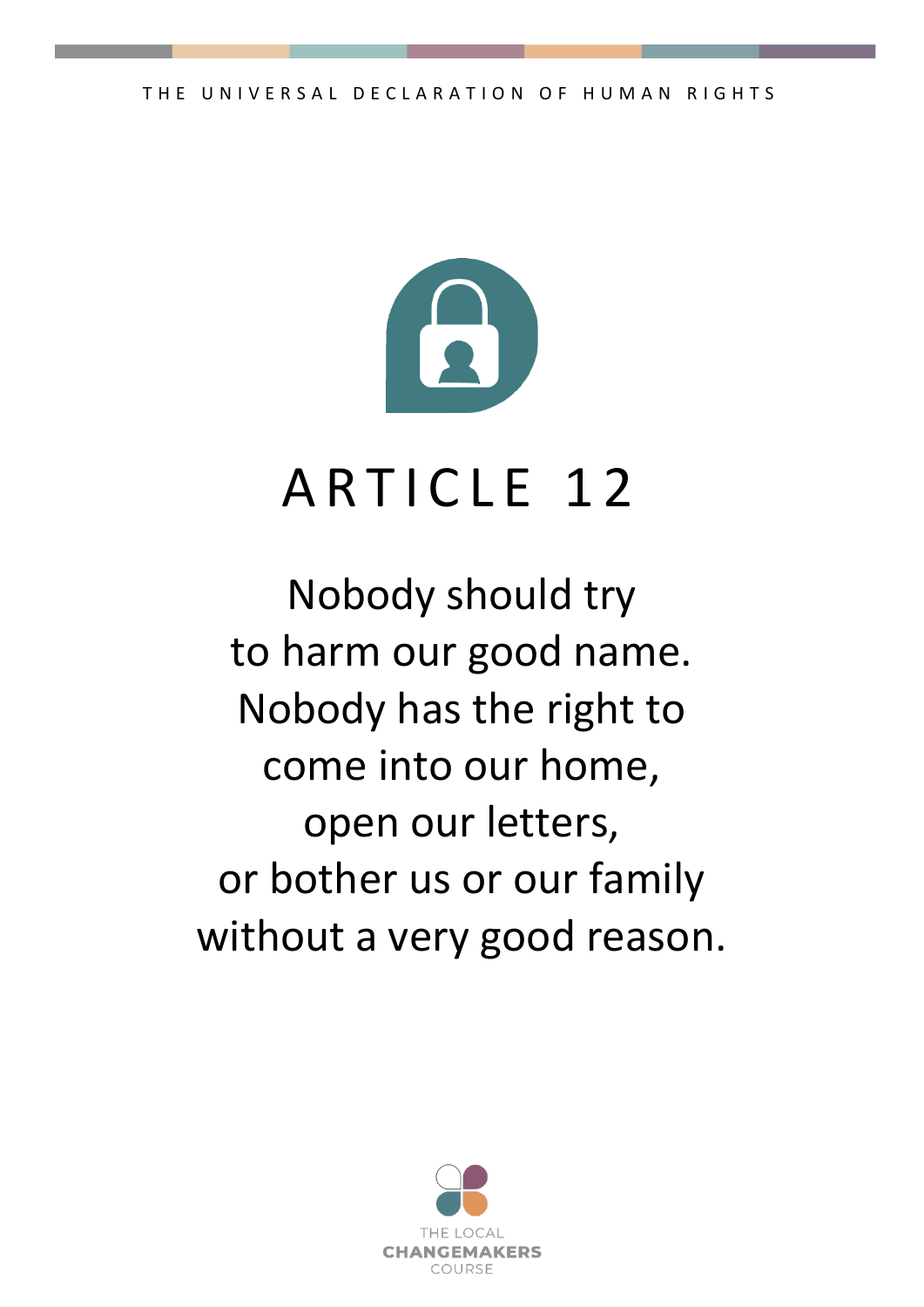

### ARTICLE 13

#### We all have the right to go where we want to in our own country and to travel abroad as we wish.

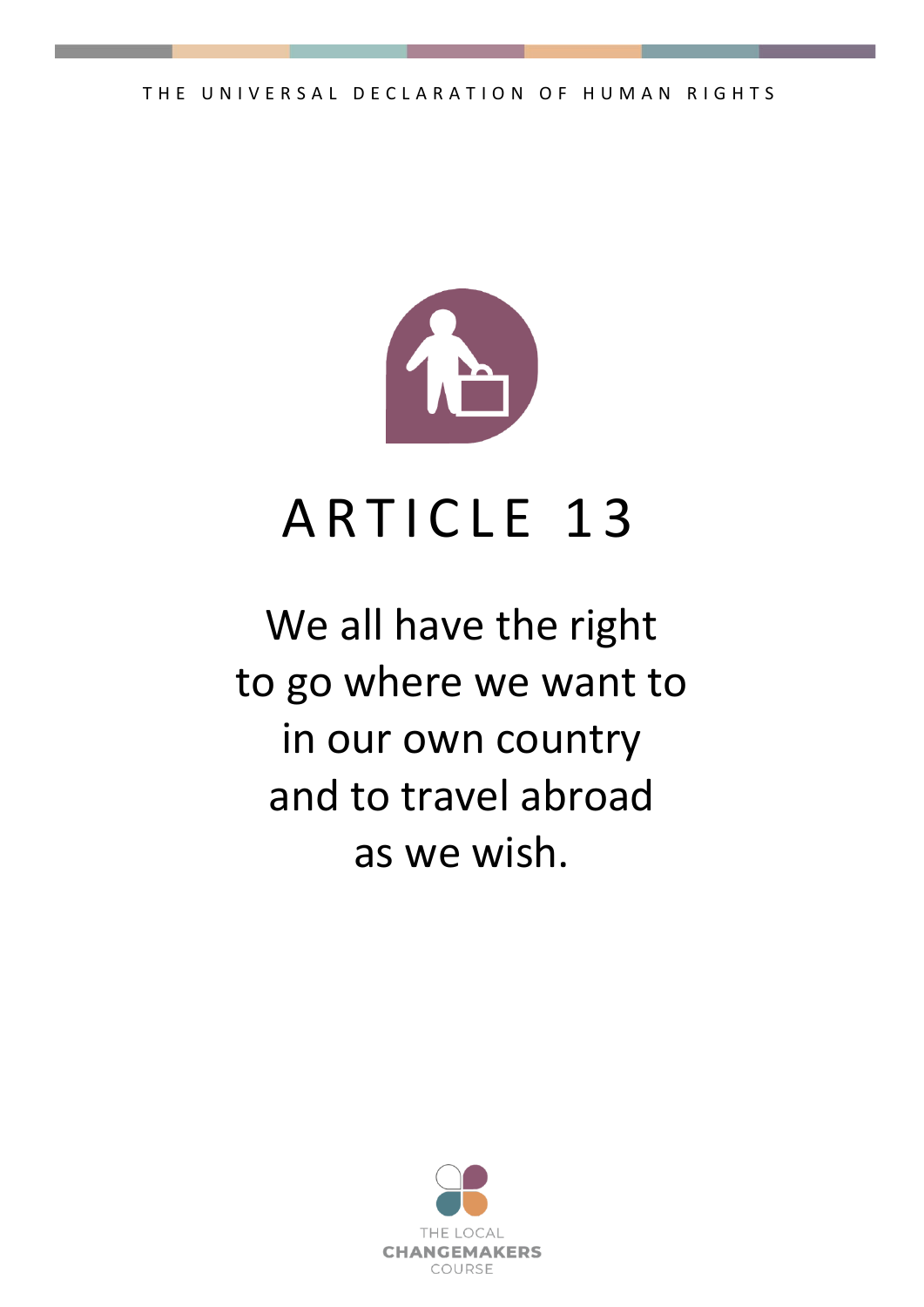

### ARTICLE 14

#### If we are in danger of persecution in our own country, we all have the right to run to safety in another country.

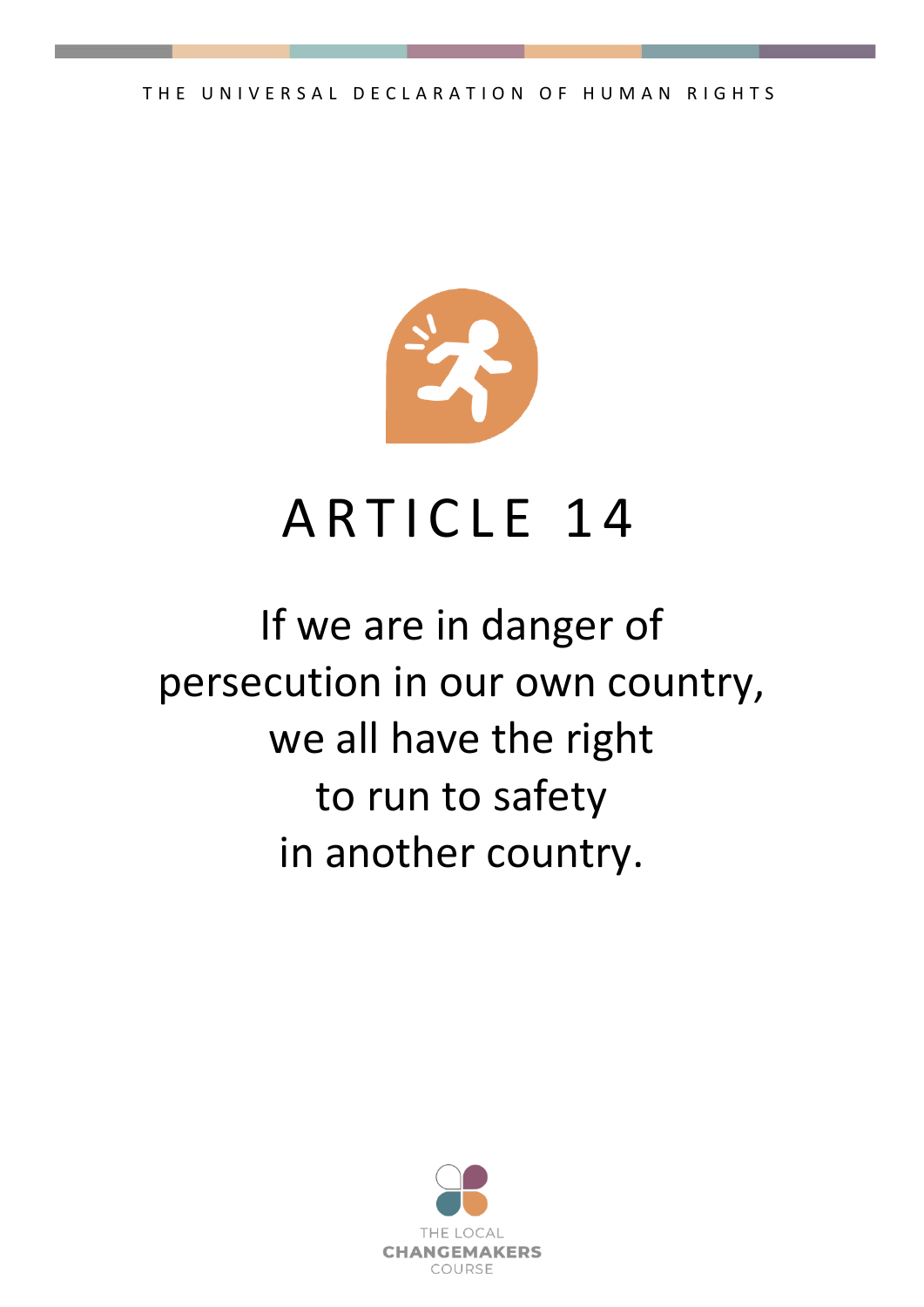

### ARTICLE 15

#### We all have the right to belong to a country – to citizenship.

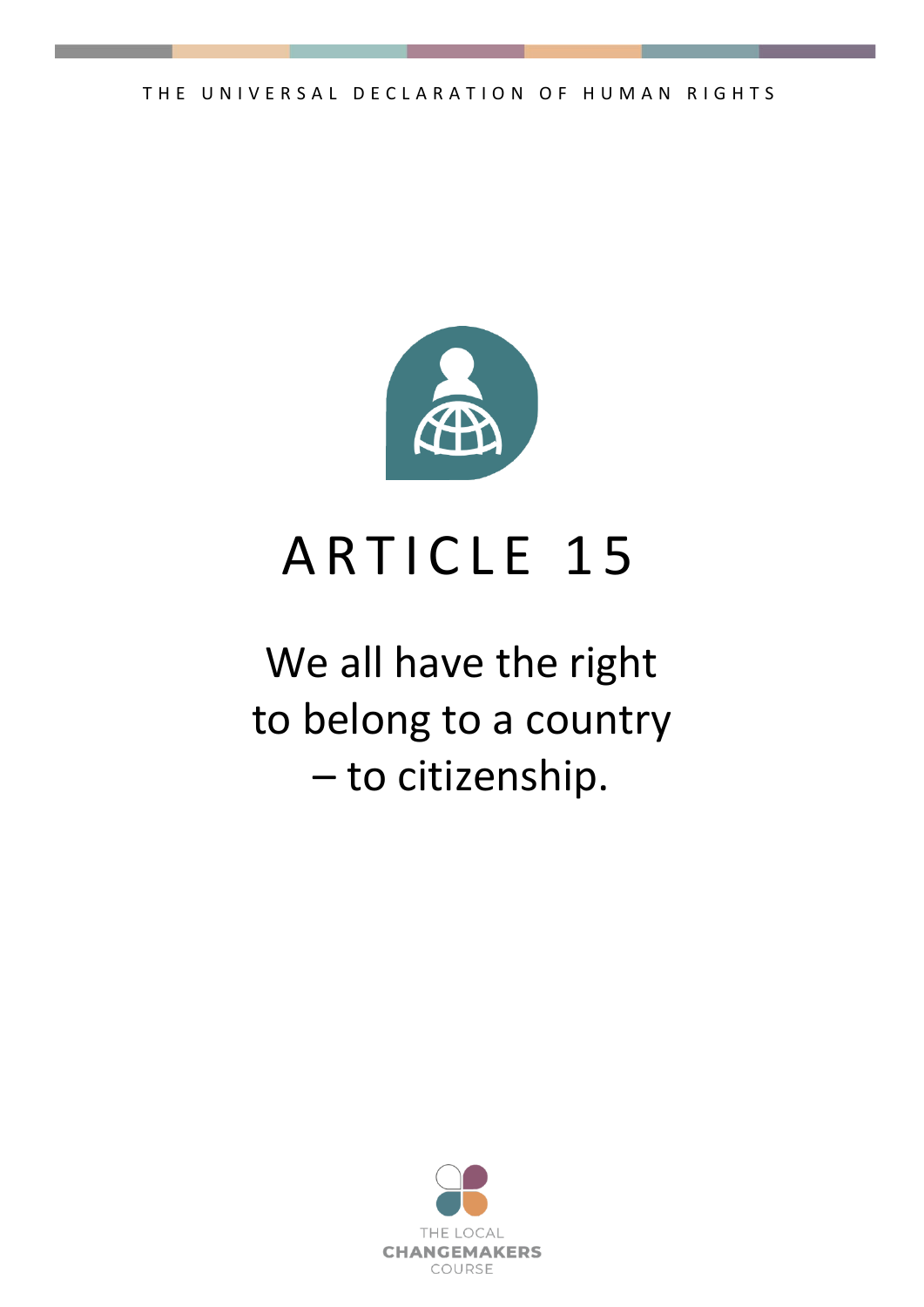

## ARTICLE 16

#### Every grown-up has the right to marry and have a family if they want to. No one shall be forced to marry. Men and women have the same rights when they are married, and when they are separated.

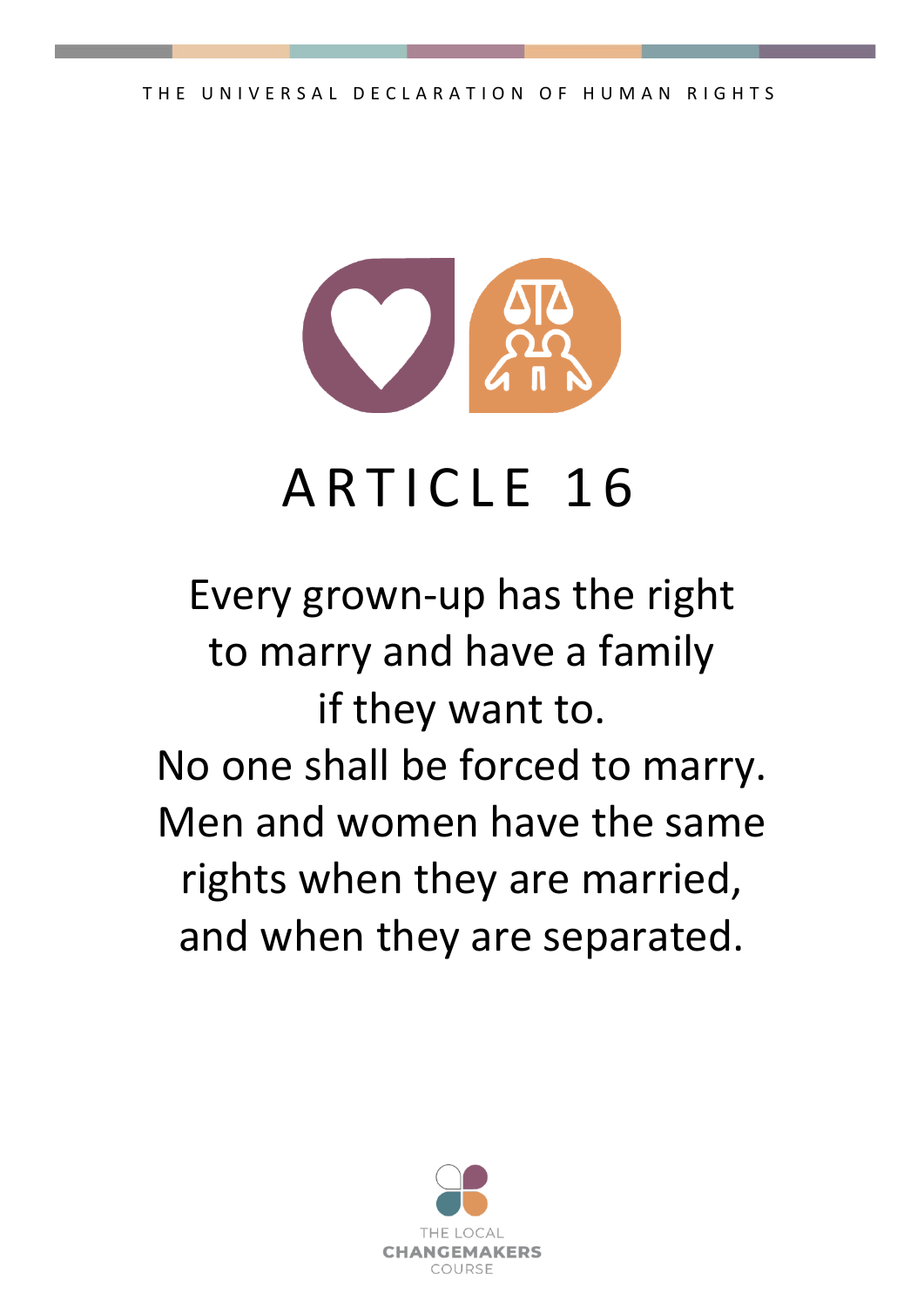

### ARTICLE 17

#### Everyone has the right to own things or share them. Nobody should take our things from us without a good reason.

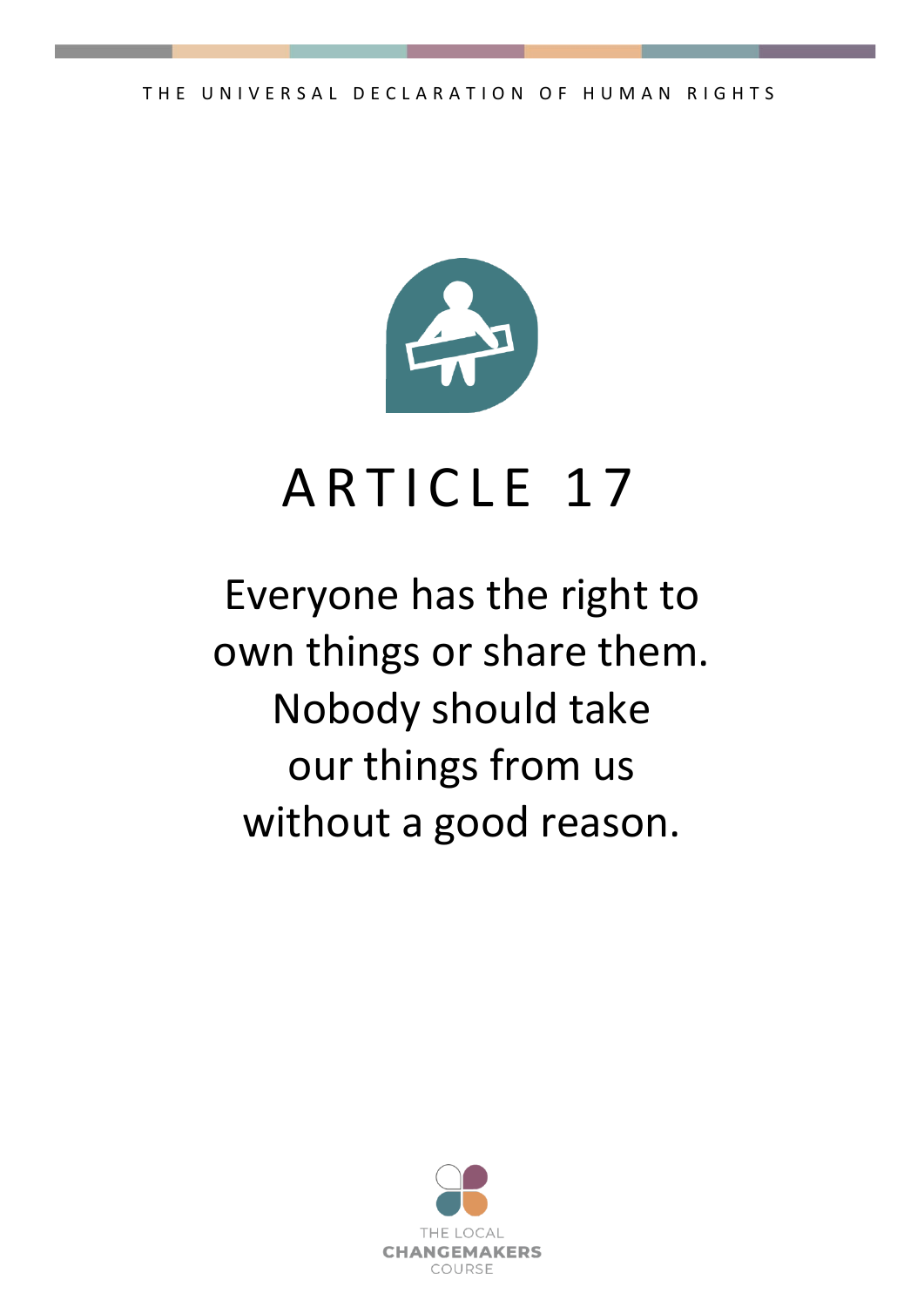

### ARTICLE 18

We all have the right to think for ourselves and follow our conscience, to hold beliefs and to have a religion. We all have the right to practice our beliefs alone or with other people, in public and in private. Everyone has the right to change their beliefs and religion if they want to.

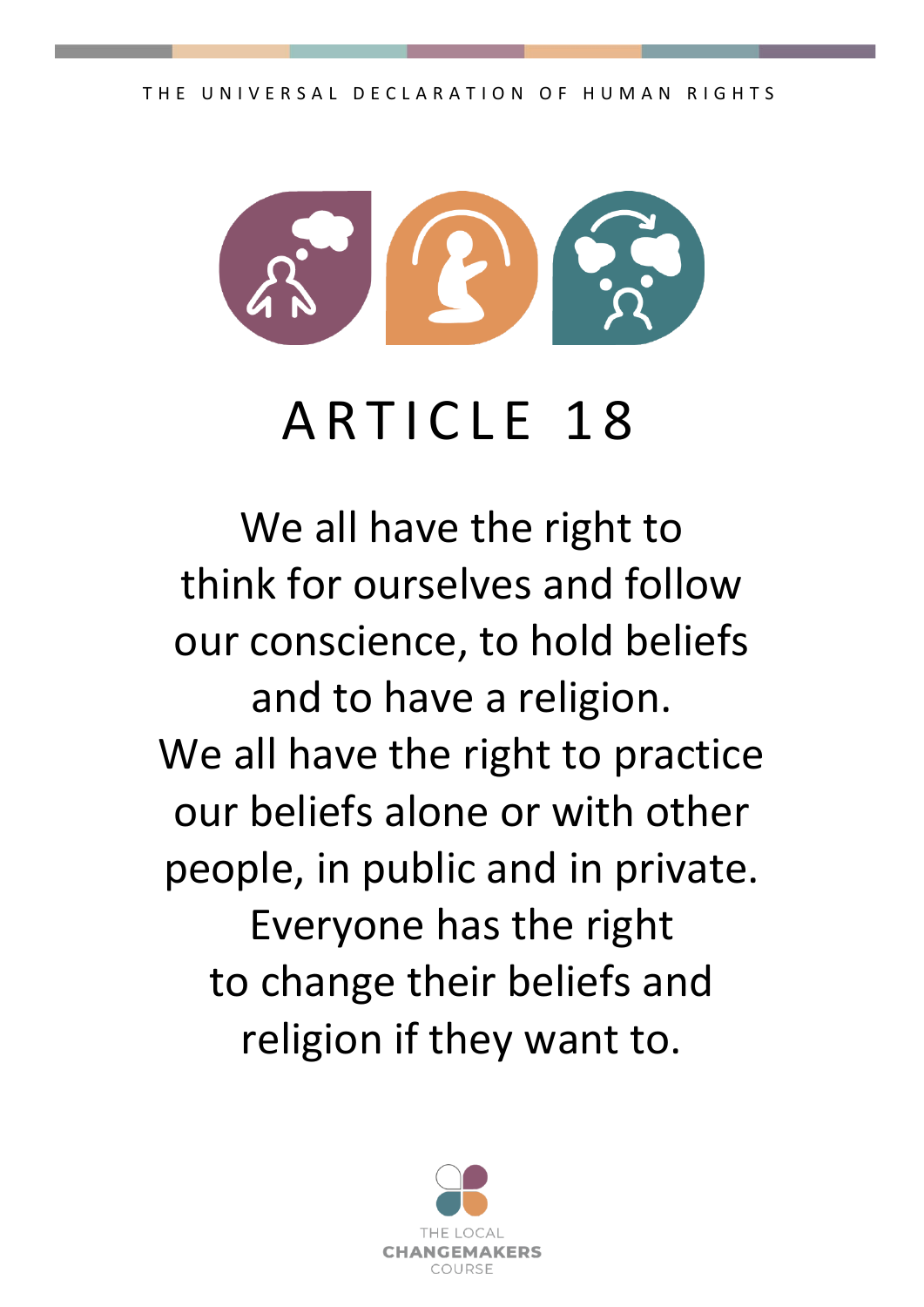

### ARTICLE 19

We all have the right to access information, to make up our own minds and to hold, express and share our opinions and ideas with other people wherever they live, through any means we want e.g. books or the internet.

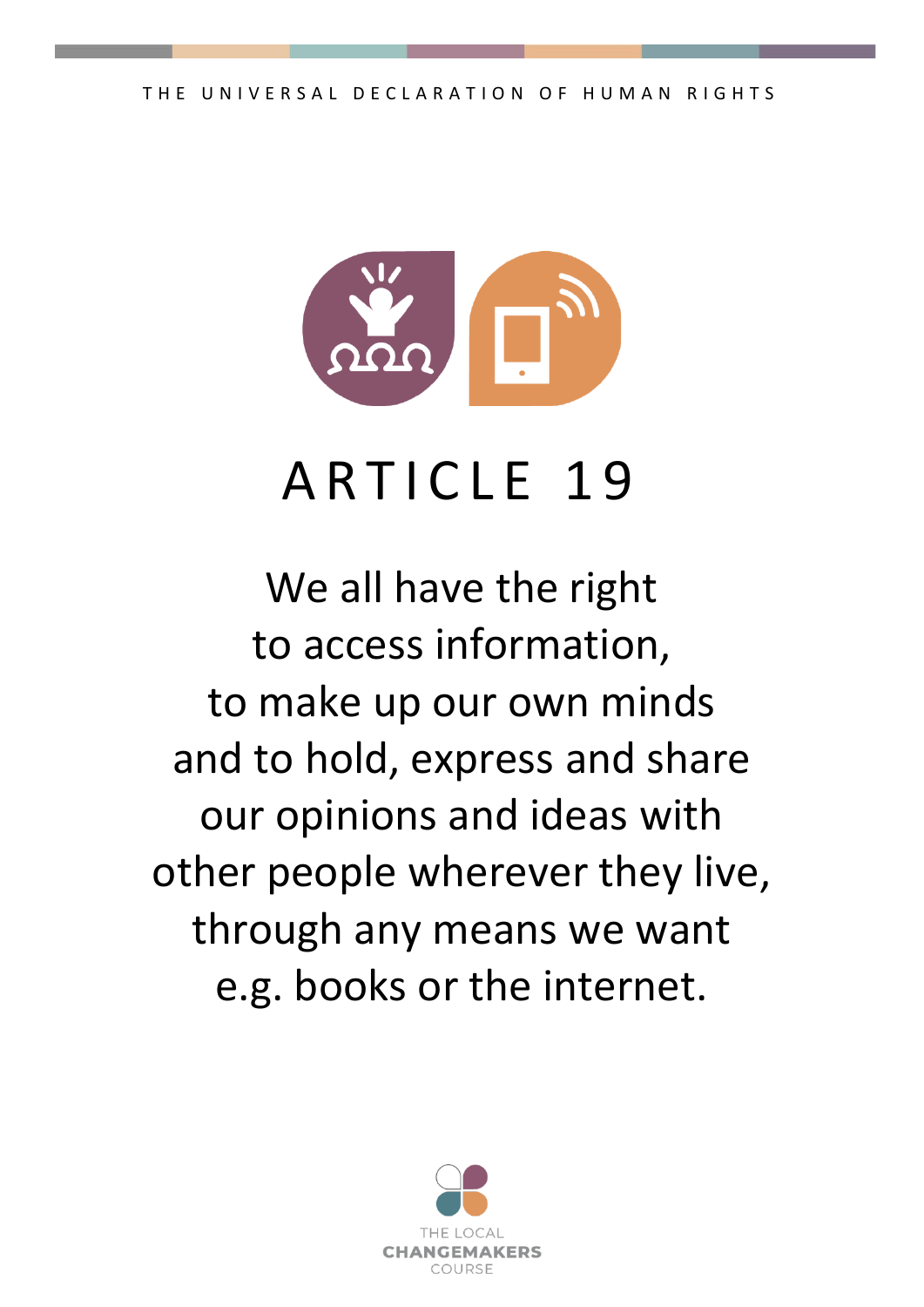

## ARTICLE 20

We all have the right to meet our friends and to create groups that do things together, including working together to peacefully defend our rights. Nobody can make us join a group if we don't want to.

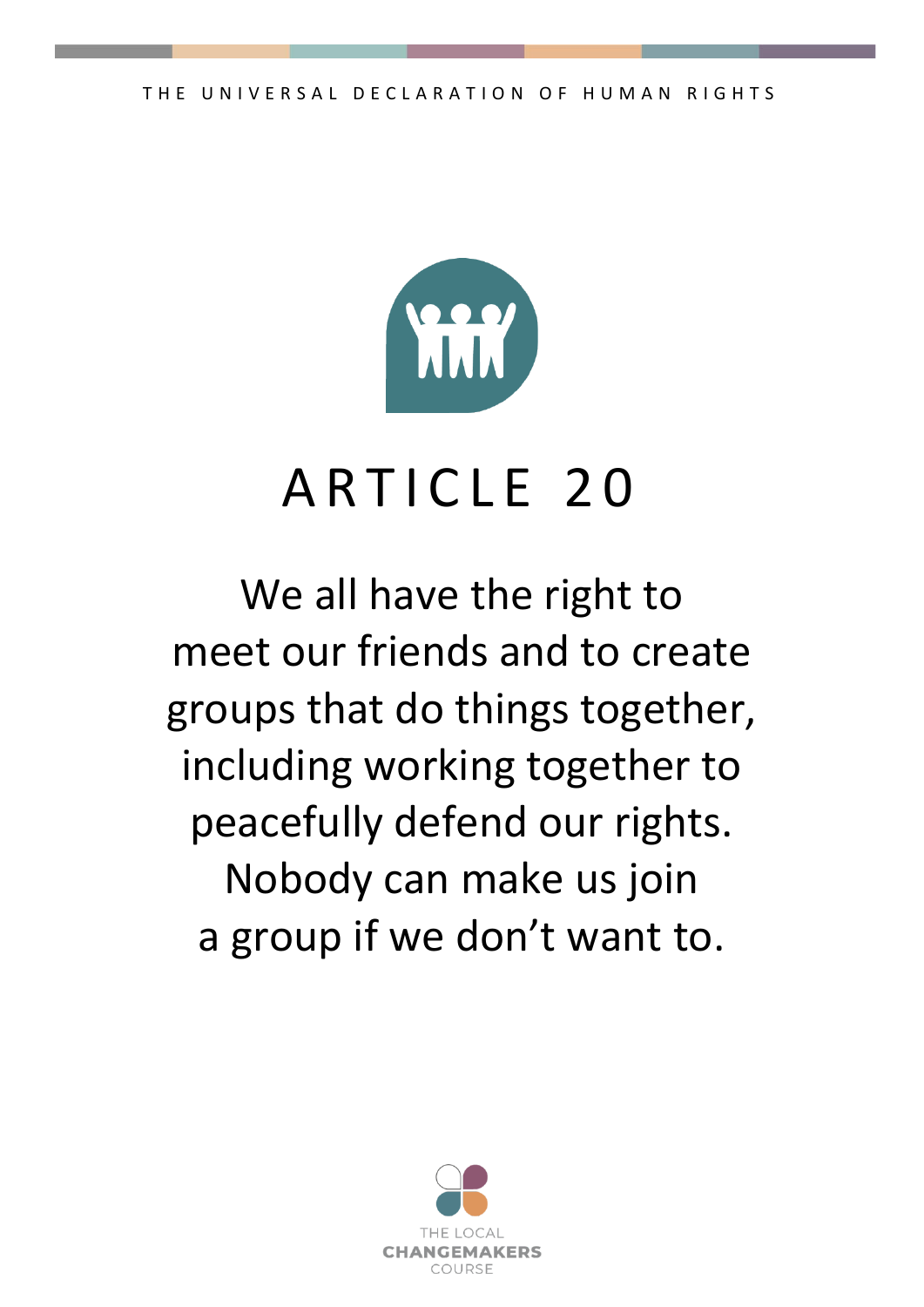

#### We all have the same right to stand for election and to join the public service. Every grown up has the right to vote for political leaders in regular elections. All votes are equal and should be made in secret.

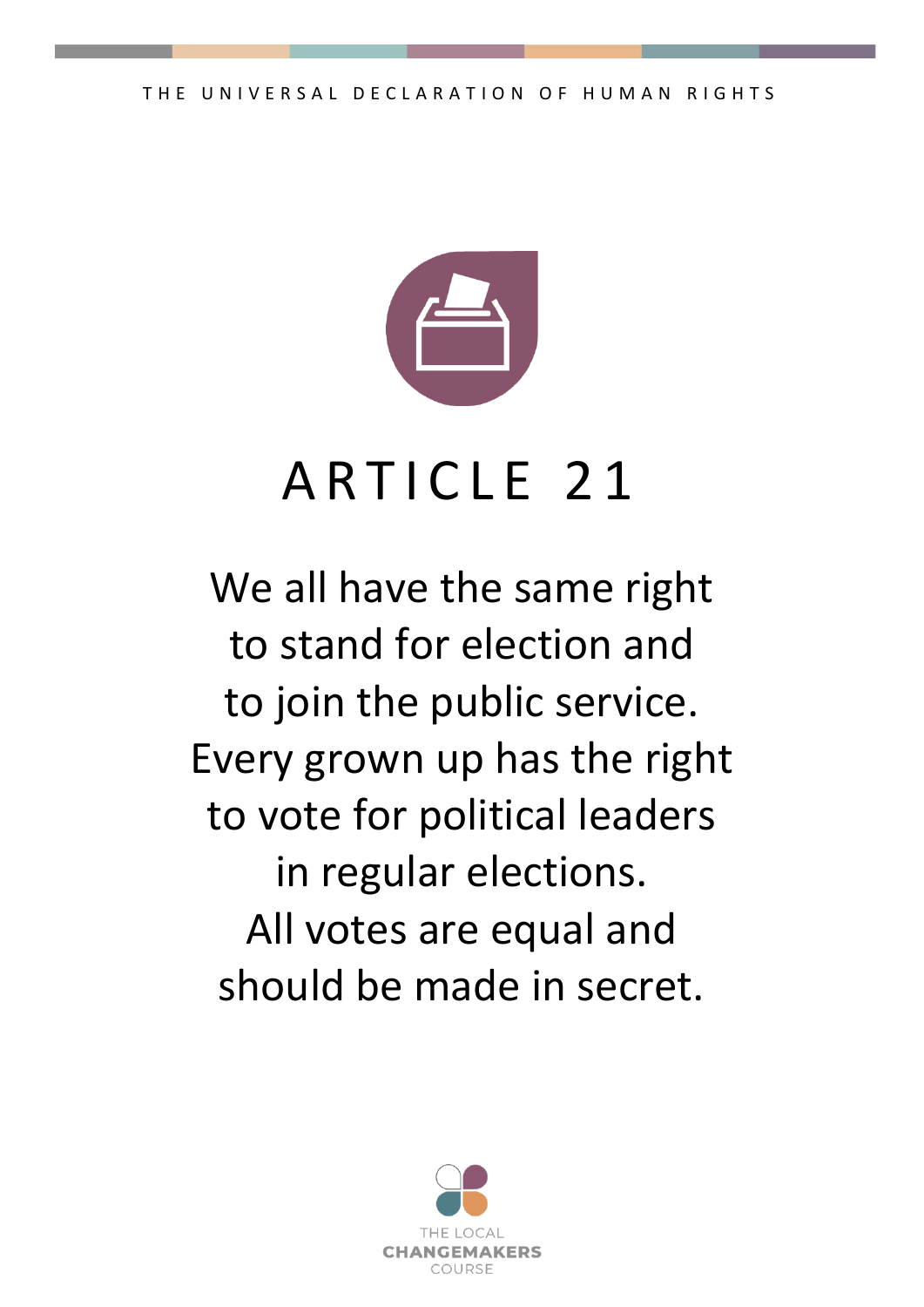

#### ARTICLE 22

We all have the right to a home, to have enough money to live on and to get medical help if we are ill. We should all be allowed to enjoy and express ourselves through music, art, craft or sport and to use our skills.

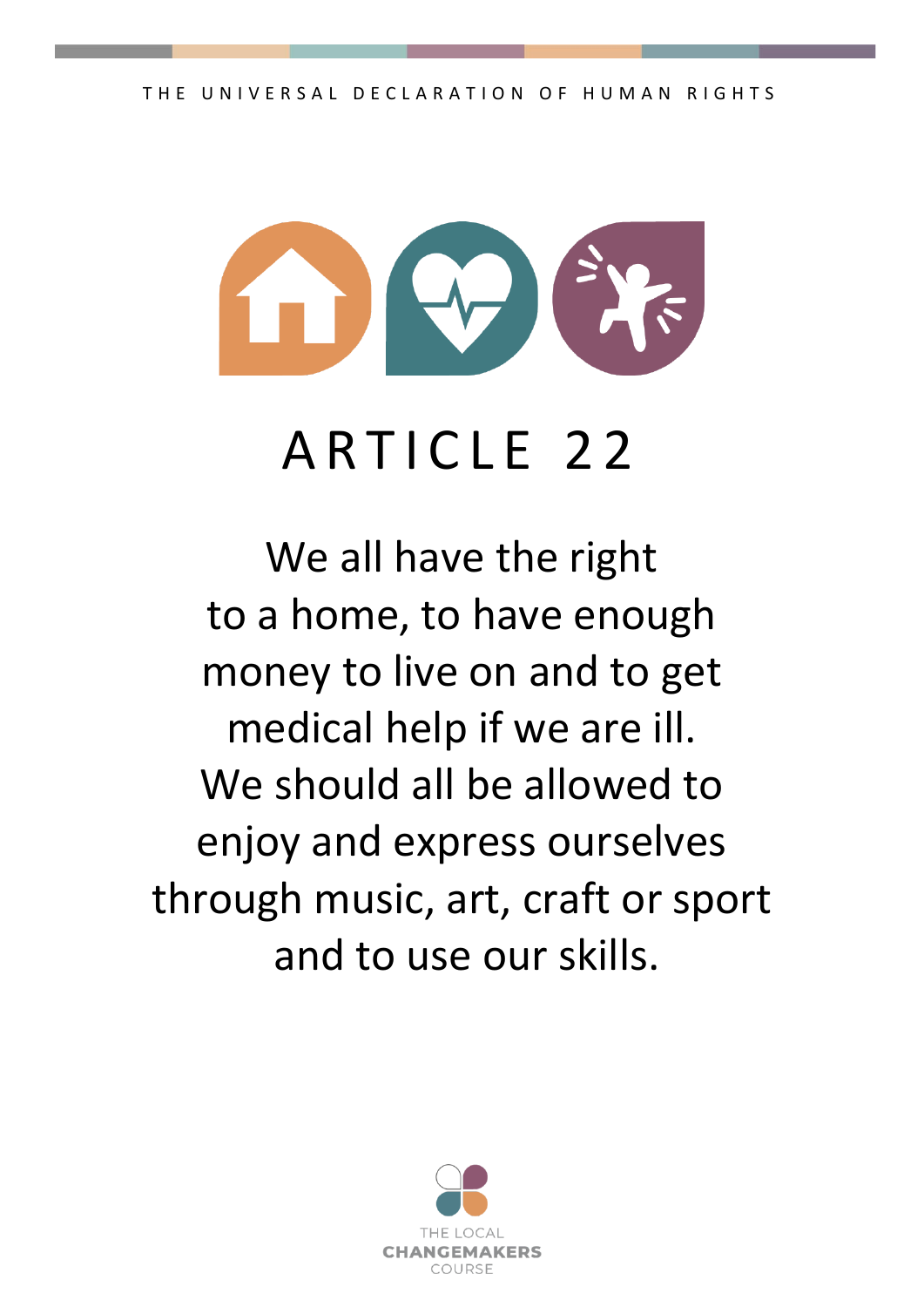

#### ARTICLE 23

#### Every grown-up has the right to a job, to get a fair wage for their work, and to join a trade union.

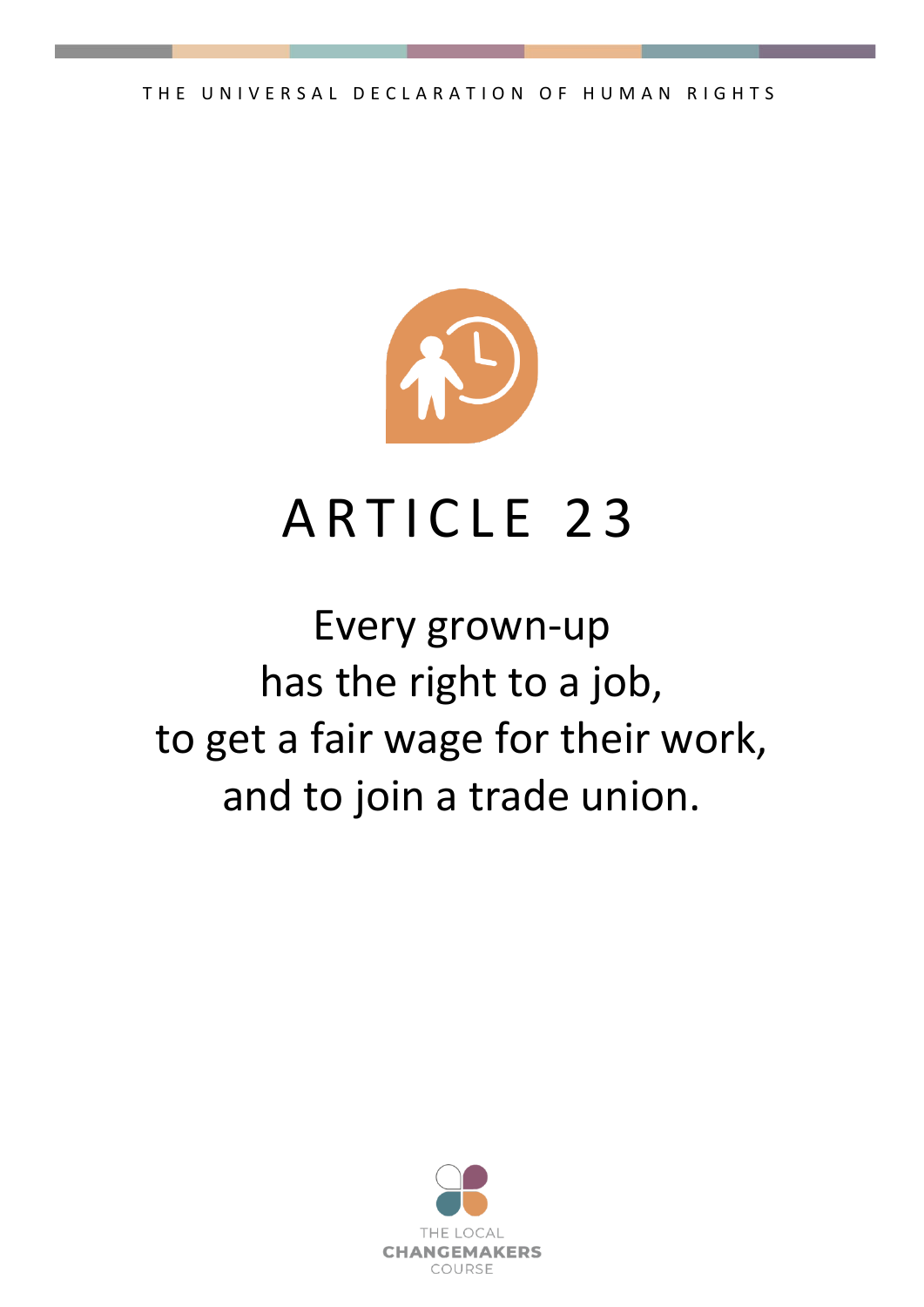

### ARTICLE 24

#### We all have the right to rest from work and relax.

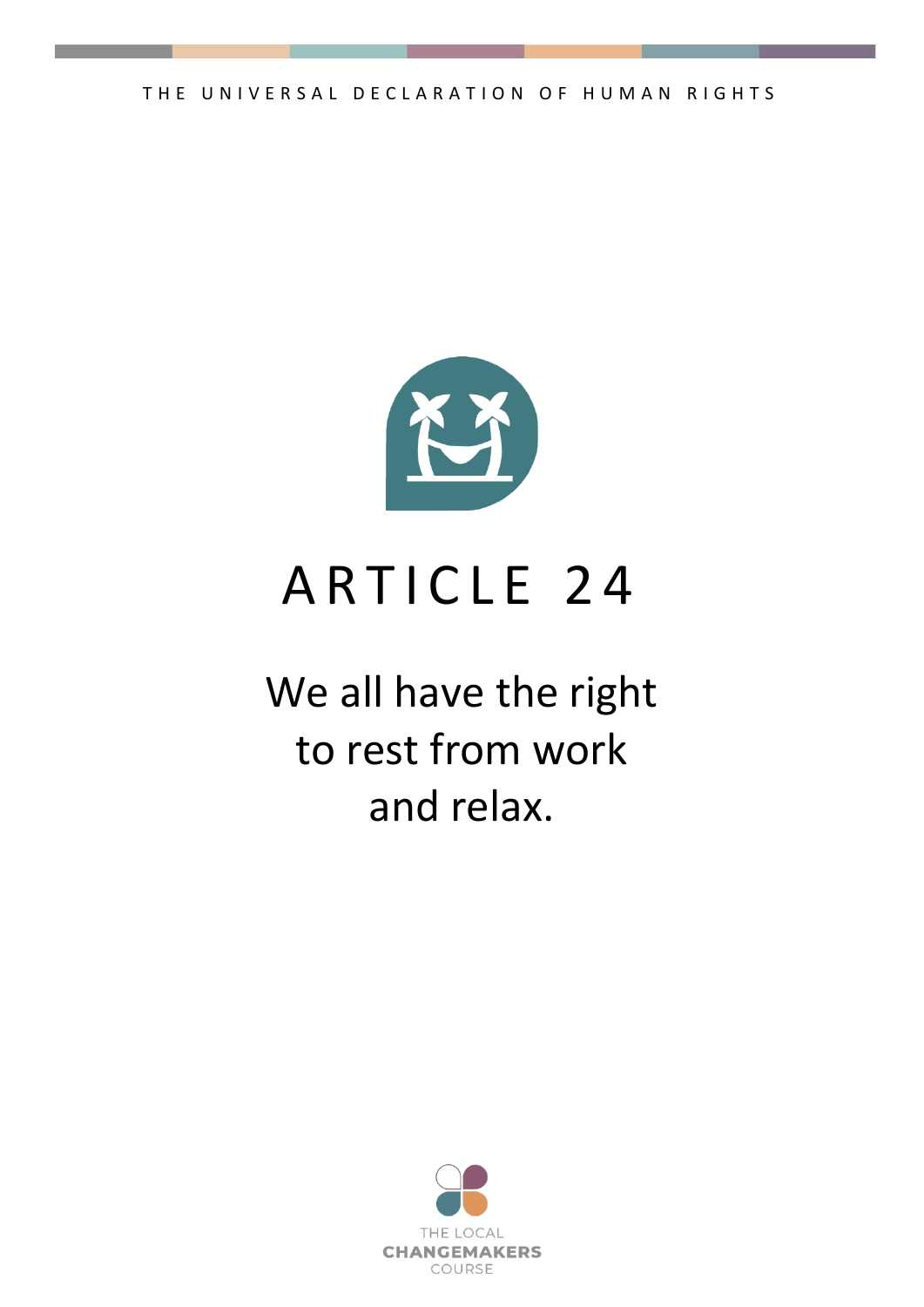

## ARTICLE 25

We all have the right to a dignified life, with enough food, clothing, housing and healthcare. Mothers and children, people without work, old and disabled people all have the right to help.

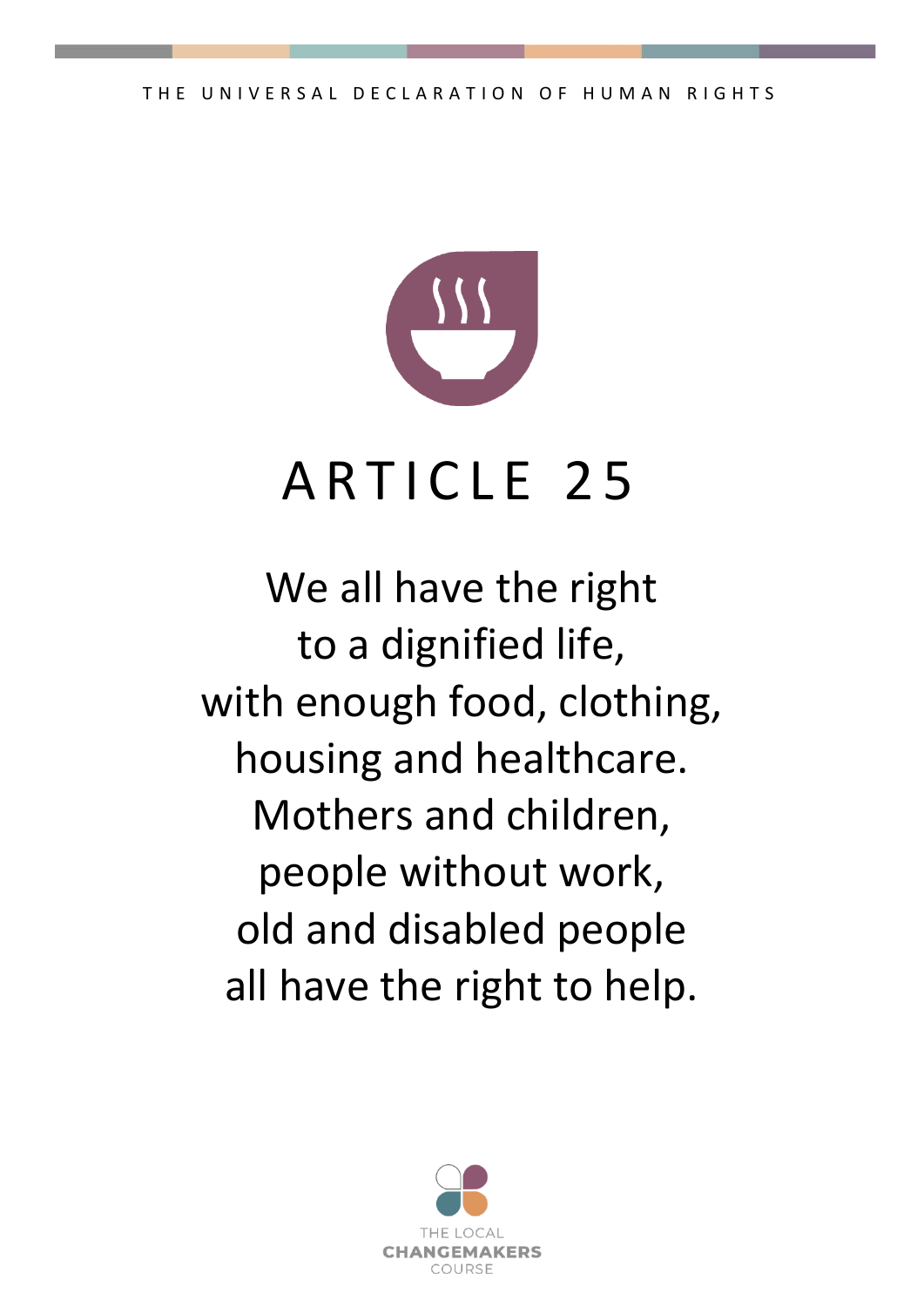

### ARTICLE 26

We all have the right to an education. Primary education should be free. We should be able to learn a career, or to make use of all our skills.

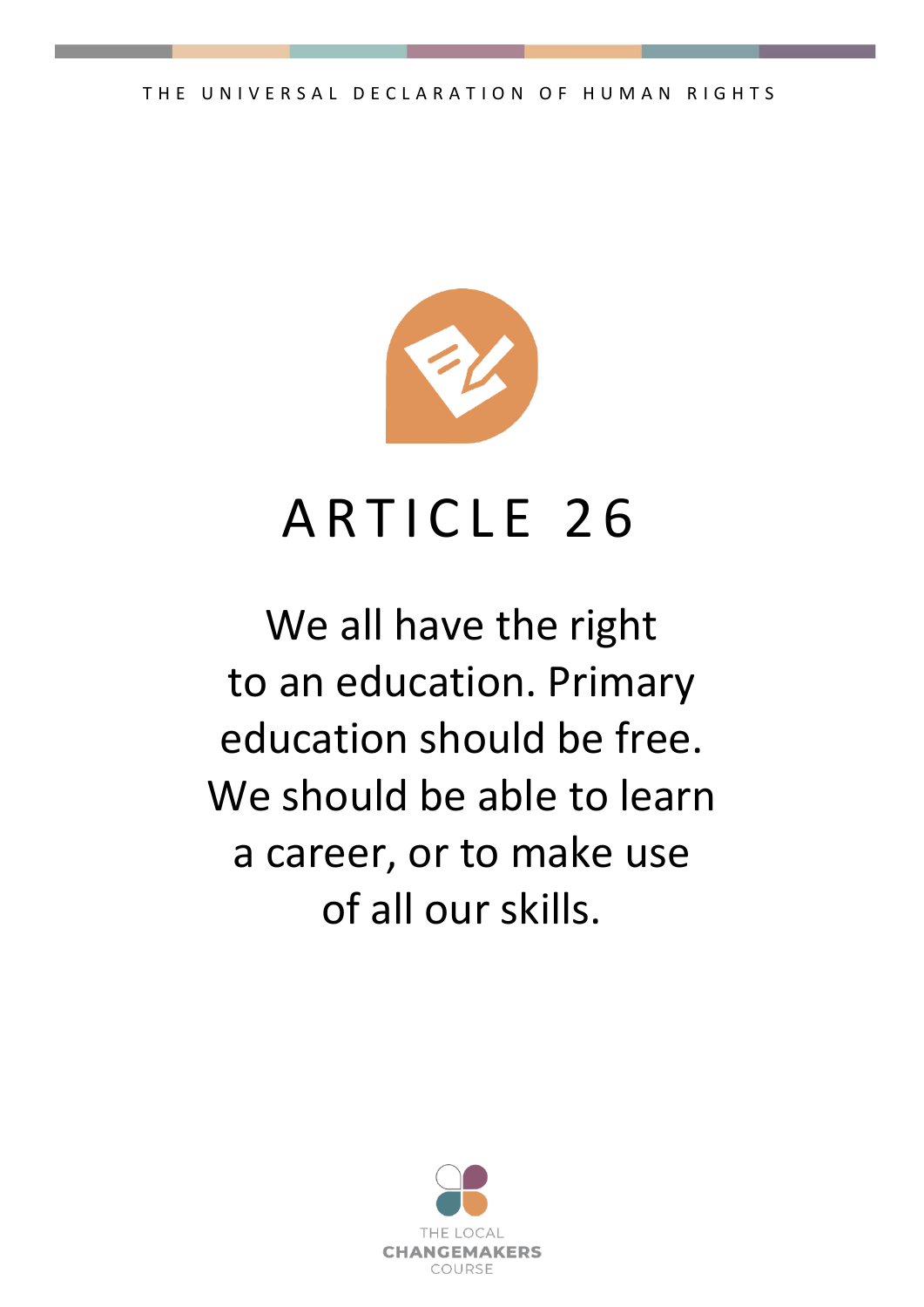

### ARTICLE 27

#### We all have the right to our own culture, and to enjoy the good things that science and learning bring to society.

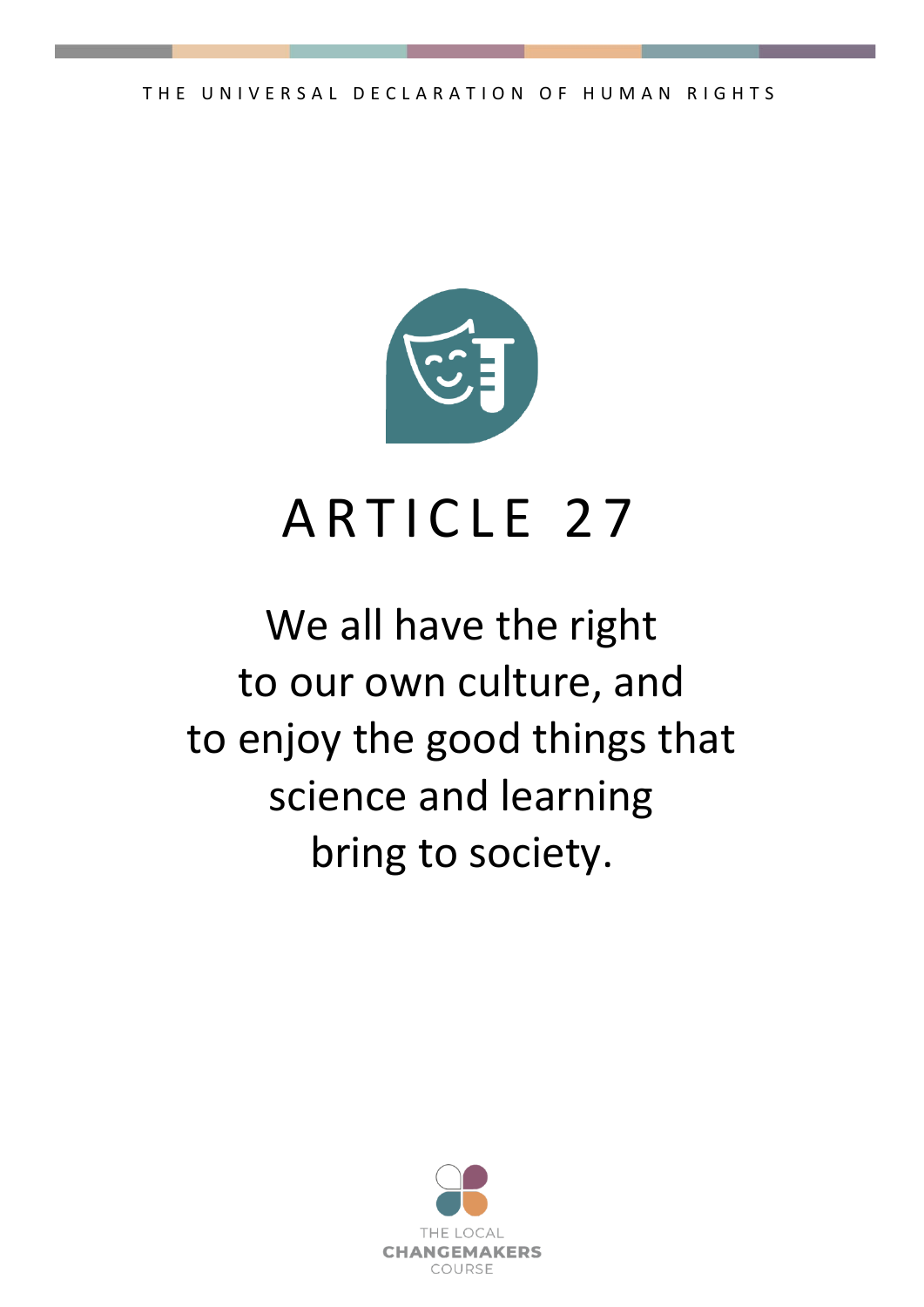

#### ARTICLE 28

#### We have the right to live in an orderly, peaceful society and world so that we can enjoy our rights and freedoms.

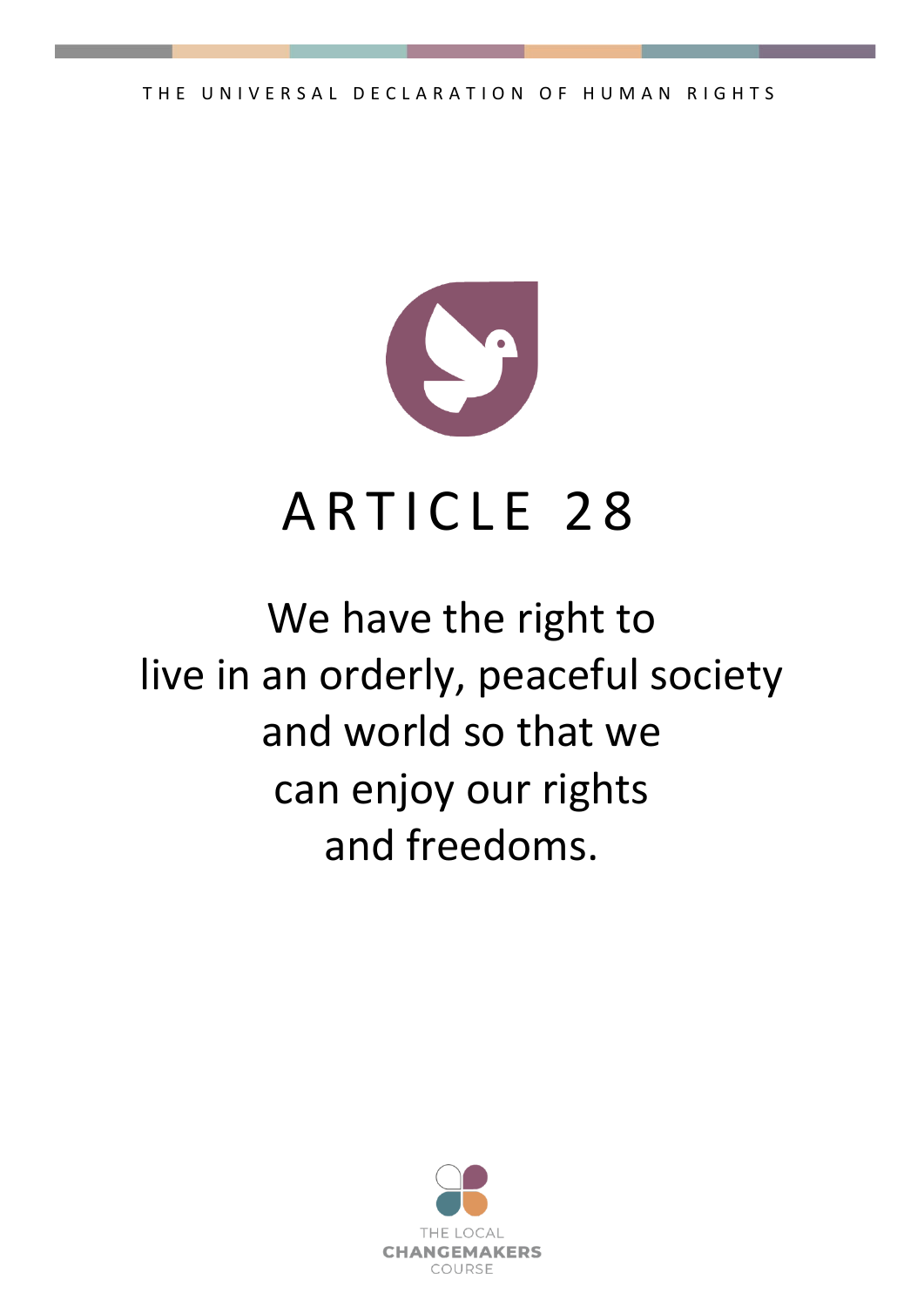

### ARTICLE 29

#### We have a duty to other people and should protect their rights and freedoms.